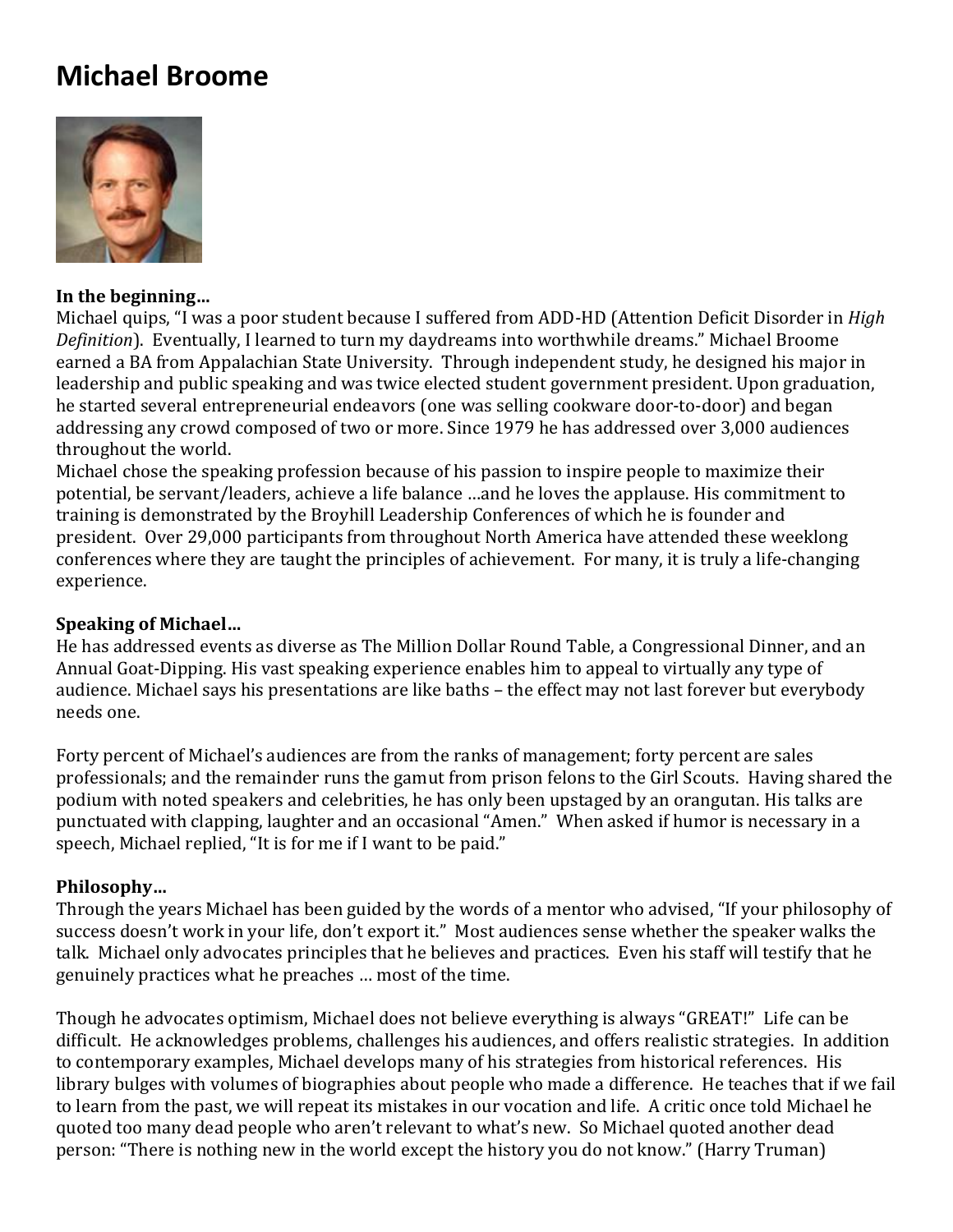In his book, *Be a Liver of Life, Not a Gallbladder*, he sums up his philosophy, "The ultimate success is when our life overflows with things that money cannot buy."

# **Family…**

He and his wife, Karen, have three children – Merica, Olivia, and Caleb. They are active in their faith and have created a summer camp for teens from residential homes and foster care. Their home is nestled in the middle of their 1,500-acre farm. Michael says farming is the most satisfying way he knows to lose money. As an avid conservationist, he protects the flora and fauna and creates habitats for the species Karen says is most similar to her husband – the wild turkey.

Video = [https://www.youtube.com/watch?v=tOBuicV6naI#t=16](https://urldefense.proofpoint.com/v2/url?u=https-3A__www.youtube.com_watch-3Fv-3DtOBuicV6naI-23t-3D16&d=DwMFAw&c=qKdtBuuu6dQK9MsRUVJ2DPXW6oayO8fu4TfEHS8sGNk&r=1uq3uxp2TyWmZ44XjVhUUA&m=Rqo-0fc7k4GC-OqsNUWH820CGuRZaFWe714BbcizTos&s=Bu-1b_pWQyGR1MYL8UXc1EW6zzs1vG9fMhXMqHQHPpU&e=) [https://www.youtube.com/watch?v=dgEqX7FFfsk](https://urldefense.proofpoint.com/v2/url?u=https-3A__www.youtube.com_watch-3Fv-3DdgEqX7FFfsk&d=DwMFAw&c=qKdtBuuu6dQK9MsRUVJ2DPXW6oayO8fu4TfEHS8sGNk&r=1uq3uxp2TyWmZ44XjVhUUA&m=Rqo-0fc7k4GC-OqsNUWH820CGuRZaFWe714BbcizTos&s=JwoayHO9qLVw91_lu98Q3Vt5M7J7oP5pjvORC57LzhY&e=)

# **Topics**

To meet your objectives, you may want to choose topics from each presentation, like a buffet. "I'd like some of those, a lot of this … but don't say anything about that."

Michael's speech titles:

# **Tough Times Call for Tough People**

# *Adversity, discipline, goals [45 to 120 minutes]*

Michael has good economic news. Since 1787, our nation has survived 23 recessions, 3 depressions, a civil war, and 2 world wars. History and logic conclude that those who swiftly adapt will survive our present economic calamity.

With inspiring examples and humorous anecdotes he explains that we should always prepare for tough times; it's the price we pay for the incredible benefits of a free market. Michael acknowledges problems and offers realistic strategies. He challenges audiences by asserting, "Attitude is not everything. Attitude and competence is everything."

All boxers expect to take some hits. Michael praises the tenacity of people who take blows, pick themselves up, and make things happen. They search adversity for lessons and embrace the hard truths they find. We can't conquer what we don't confront. Truthful assessments can transform our greatest weakness into our greatest strength.

Even in weak economies, products and services are still needed. The question is: who will provide them? The answer: the greatest servants who increase their competence and are motivated by compelling visions. Visions create the discipline to set specific goals, practice delayed gratification, and do promptly what you'd rather not. If you have to swallow a worm, don't look at it too long.

Michael's most responsive audiences are those facing difficulties. If it's been a while since your people gave a standing ovation, try this presentation.

### **The People Business**

# *Customer service, teamwork and leadership* **[45-120 minutes]**